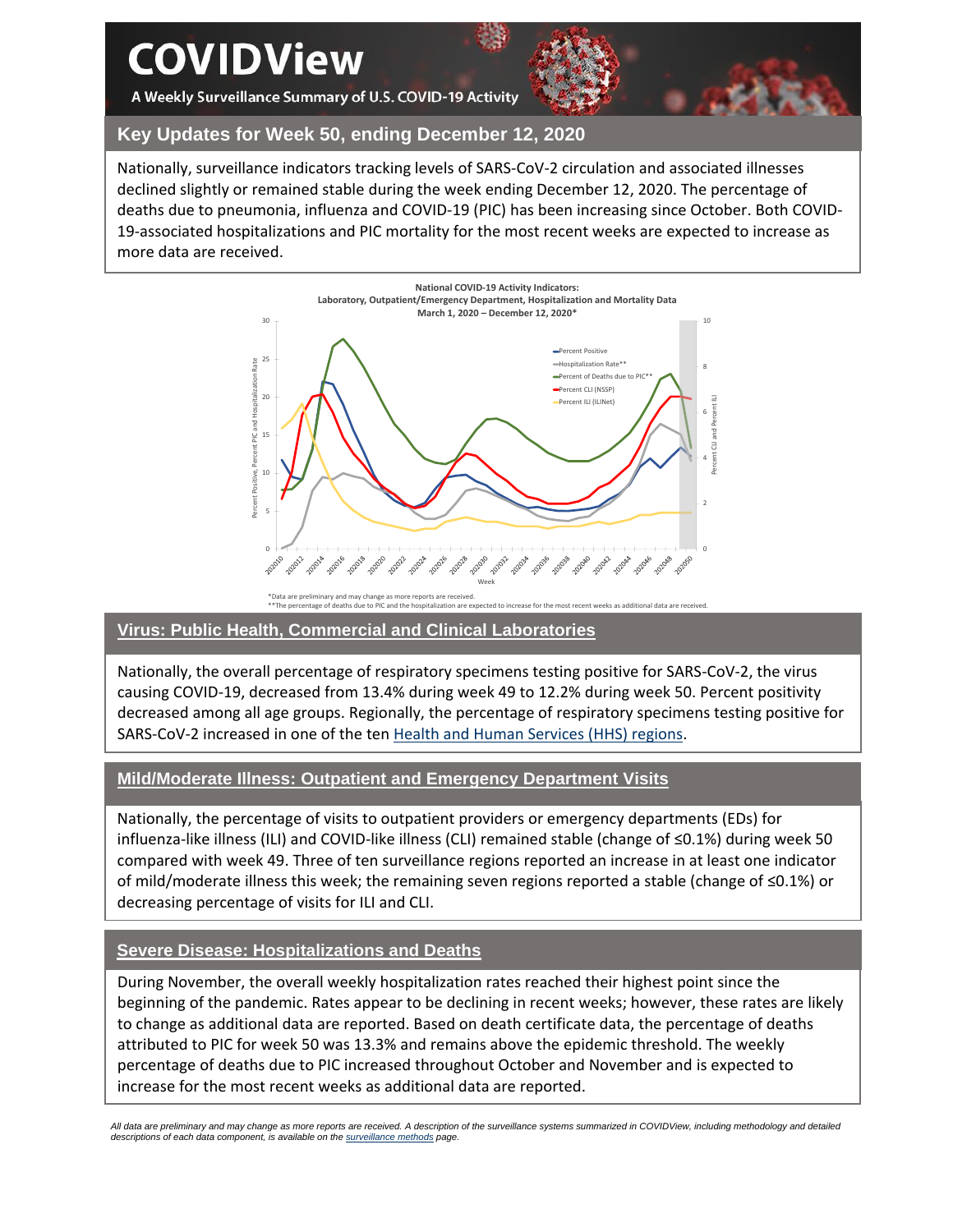## **Key Points**

- o Nationally, surveillance indicators tracking levels of SARS-CoV-2 circulation and associated illnesses increased from September through early December but declined slightly or remained stable during week 50.
	- o At least one indicator used to monitor COVID-19 activity is increasing in three HHS regions Regions 2 [New Jersey/New York/Puerto Rico], 3 [Mid-Atlantic], and 9 [South West/Coast].
- o The overall cumulative COVID-19-associated hospitalization rate through the week ending December 12, 2020, was 295.8 hospitalizations per 100,000 population.
	- $\circ$  While overall weekly hospitalization rates reached their highest point since the beginning of the pandemic within the past month, rates for the most recent weeks appear to be declining. However, hospitalization rates for the most recent weeks are likely to change as additional data are reported for those weeks.
	- o The age-adjusted hospitalization rate for Hispanic or Latino persons, non-Hispanic American Indian or Alaska Native persons, and non-Hispanic Black persons were approximately 3.7, 3.5, and 3.2 times those of non-Hispanic White persons, respectively.
- $\circ$  The percentage of deaths due to PIC has been increasing since the beginning of October and has exceeded the percentage of deaths due to PIC observed during the summer peak. Data for the most recent two weeks currently show a decline, but that is likely to change as additional death certificates are processed.
- $\circ$  Estimates from previous weeks are subject to change as data are updated with the most complete data available.

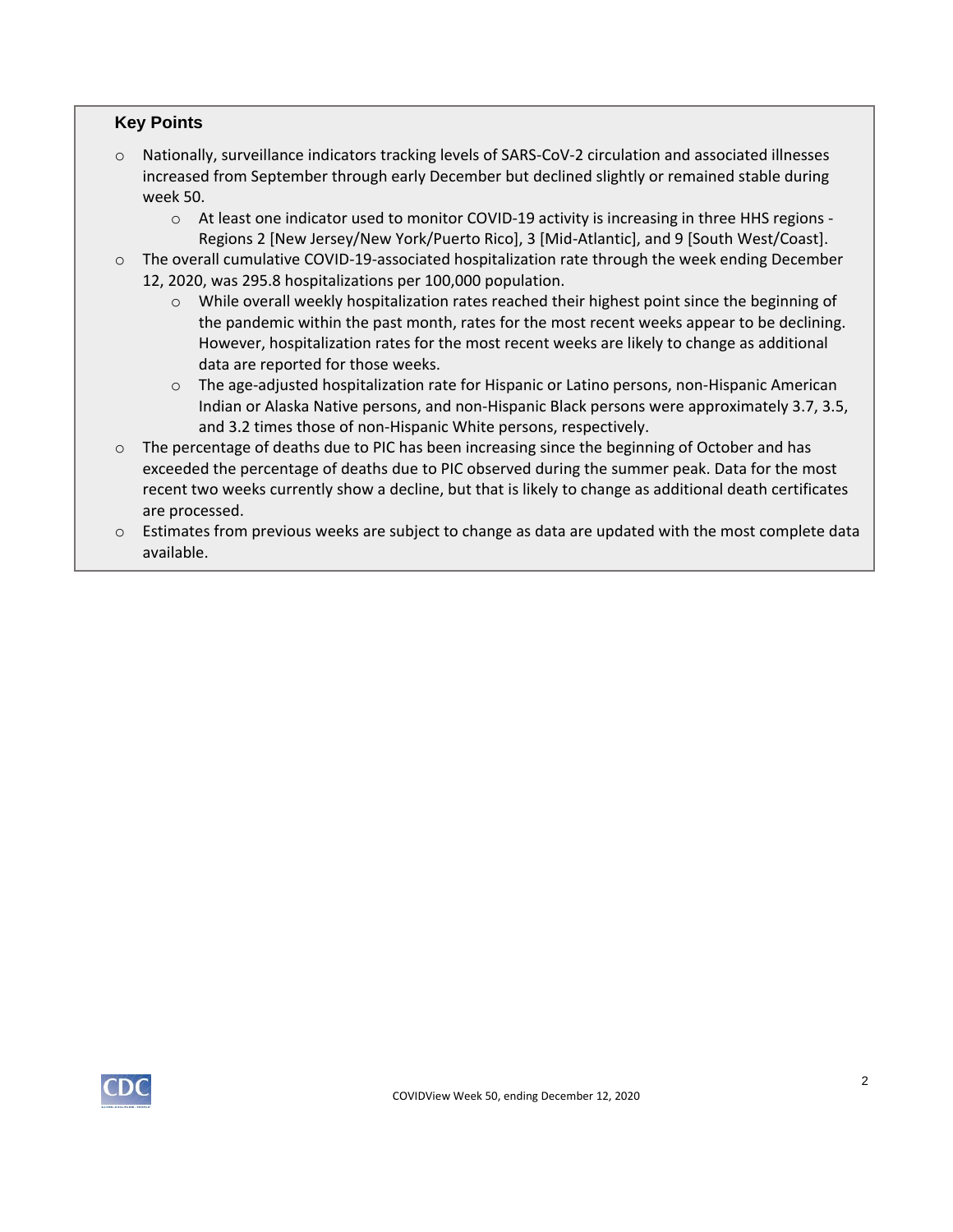## **U.S. Virologic Surveillance**

Based on data reported to CDC by public health laboratories and a subset of clinical and commercial laboratories in the United States, 91,254,070 specimens were tested for SARS-CoV-2 using a molecular assay since March 1, 2020. The percentage of specimens testing positive for SARS-CoV-2 each week, based on week of specimen collection, are summarized below.

Nationally, during week 50, of 2,940,118 specimens tested for SARS-CoV-2 for diagnostic purposes, 359,362 (12.2%) were positive. This is a decrease compared with week 49, during which 13.4% of specimens tested were positive. The percentage of specimens testing positive decreased among all age groups.



**Number of Specimens Tested and Percent Positive for SARS- CoV-2: Combined Laboratories Reporting to CDC (Public Health Laboratories, Subset of Commercial and Clinical Laboratories)**

Specimens Tested -Percent Pos. Overall -Percent Pos. 0-4 yrs -Percent Pos. 5-17 yrs -Percent Pos. 18-49 yrs -Percent Pos. 65+ yrs -Percent Pos. 65+ yrs

\*Note: Different laboratory types came on board with testing during different weeks. This graph includes public health laboratory data beginning in week 10, clinical laboratory data beginning in week 11, and commercial laboratory data beginning in week 14.

The percentage of specimens testing positive for SARS-CoV-2 increased in one region (Region 9 [South West/Coast]) during week 50 compared with week 49; the remaining nine regions reported a decrease in percentage of specimens testing positive.

## **Additional virologic surveillance information:** [Surveillance Methods](https://www.cdc.gov/coronavirus/2019-ncov/covid-data/covidview/purpose-methods.html#virologic)

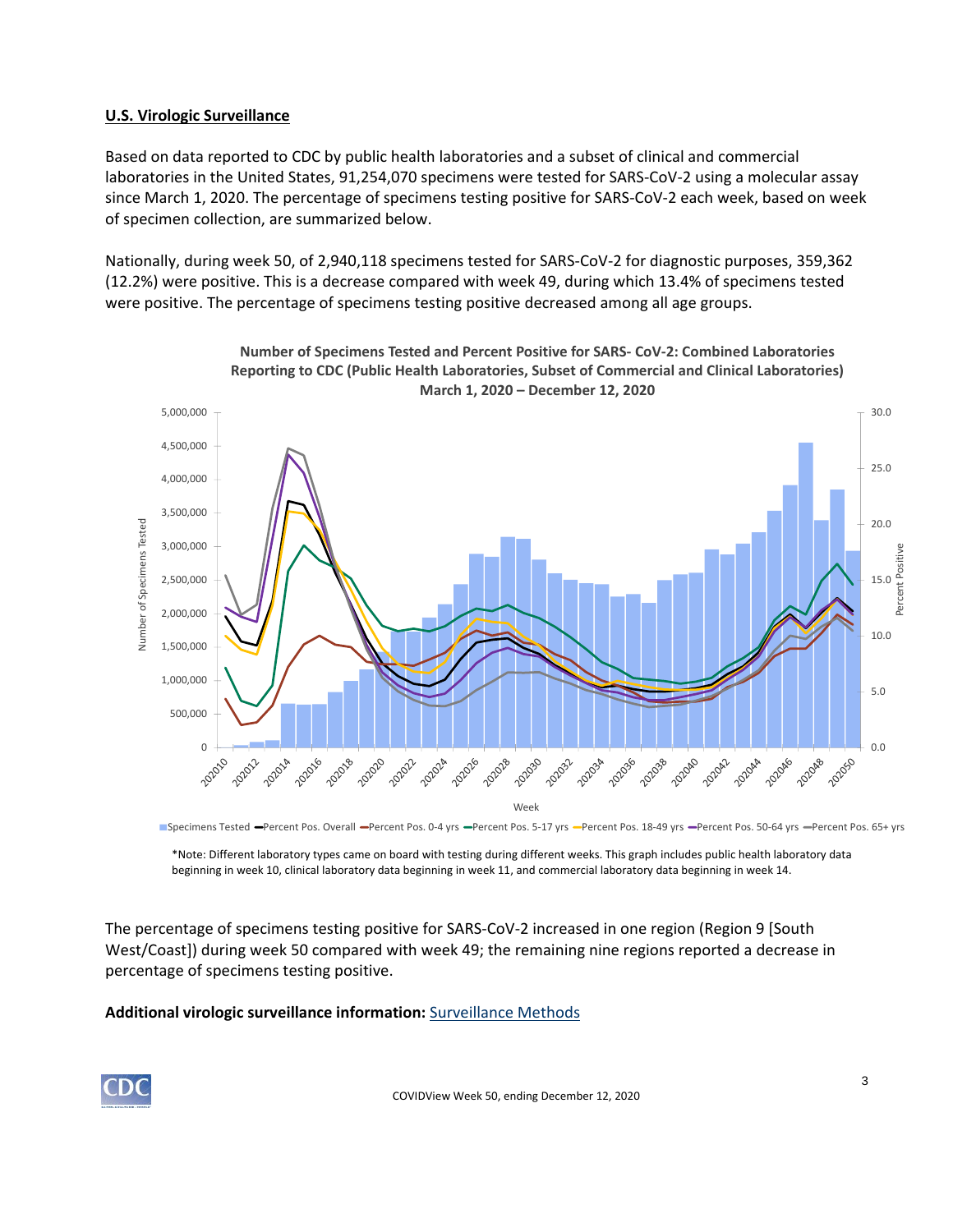#### **Outpatient/Emergency Department Illness**

Two syndromic surveillance systems, the U.S. Outpatient Influenza-like Illness Surveillance Network (ILINet) and the National Syndromic Surveillance Project (NSSP), are being used to monitor trends in outpatient and emergency department (ED) visits that may be associated with COVID-19 illness. Each system monitors activity in a slightly different set of providers/facilities and uses a slightly different set of symptoms that may be associated with SARS-CoV-2 virus infection. ILINet provides information about visits to outpatient providers or emergency departments for influenza-like illness (ILI; fever plus cough and/or sore throat) and NSSP provides information about visits to EDs for ILI and COVID-like illness (CLI; fever plus cough and/or shortness of breath or difficulty breathing). Some EDs contribute ILI data to both ILINet and NSSP. Both systems are currently being affected by changes in health care seeking behavior, including increased use of telemedicine and increased social distancing. These changes affect the numbers of people seeking care in the outpatient and ED settings and their reasons for doing so. Syndromic data, including CLI and ILI, should be interpreted with caution and should be evaluated in combination with other sources of surveillance data, especially laboratory testing results, to obtain a complete and accurate picture of respiratory illness.

Nationally, the overall percentages of visits to outpatient providers or EDs for ILI and CLI have remained stable or declined slightly since late November. During week 50, the percentages of ED visits captured in NSSP for CLI and ILI were 6.6% and 1.3%, respectively. This represents a stable (change of ≤0.1%) level of CLI and ILI compared with week 49. In ILINet, 1.6% of visits reported during week 50 were for ILI, also remaining stable (change of ≤0.1%) for the fourth consecutive week and below the [national baseline](https://www.cdc.gov/coronavirus/2019-ncov/covid-data/covidview/purpose-methods.html#outpatient) (2.4% for October 2019 through September 2020; 2.6% since October 2020) for the 35<sup>th</sup> consecutive week. This level of ILI is lower than is typical for ILINet during this time of year.



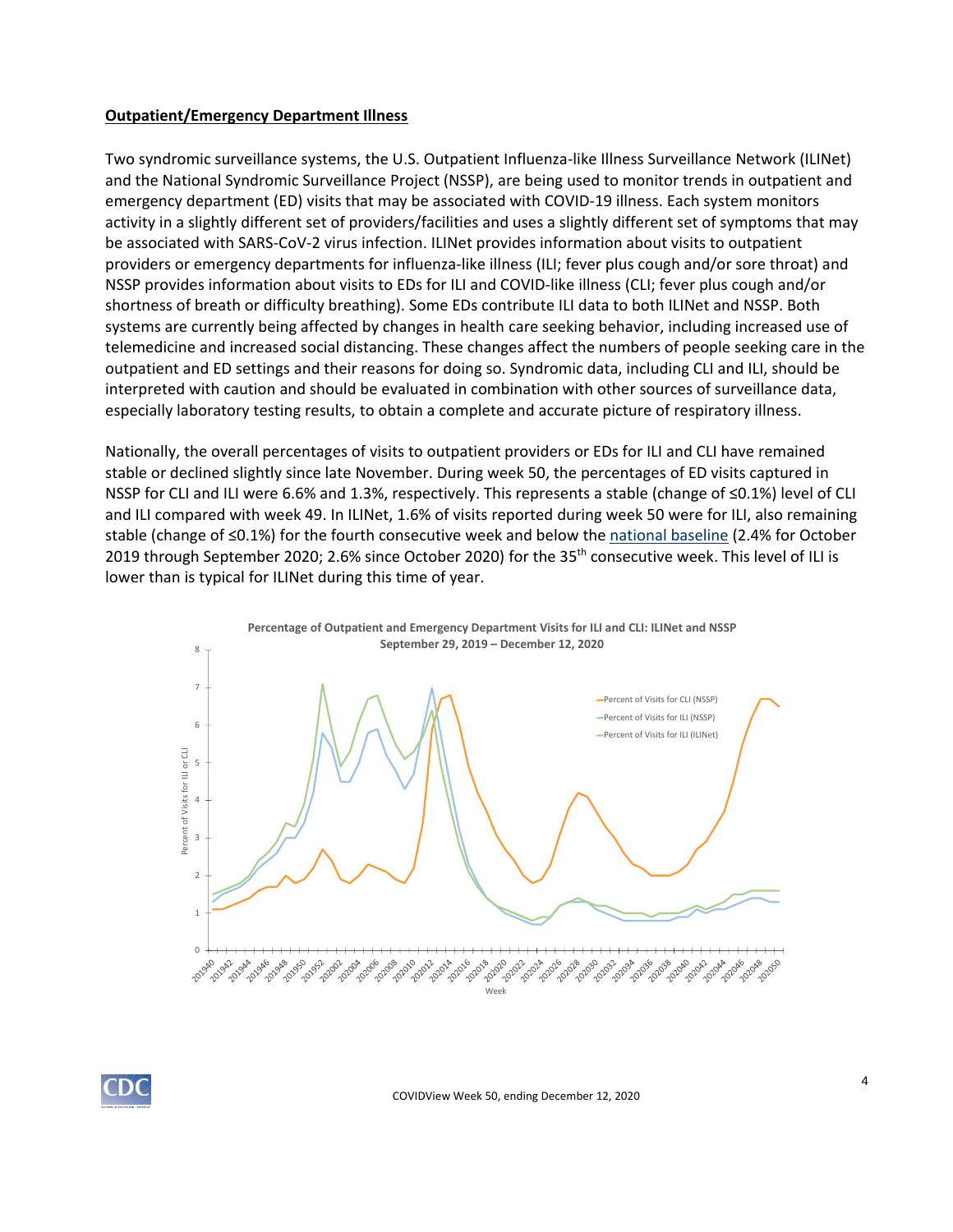The percentages of visits for ILI reported in ILINet for all age groups (0–4 years, 5–24 years, 25–49 years, 50– 64 years, 65 years and older) have remained stable (change of ≤0.1%) since mid-November.



On a [regional level,](https://www.hhs.gov/about/agencies/iea/regional-offices/index.html) three regions (Region 2 [New Jersey/New York/Puerto Rico], 3 [Mid-Atlantic] and 9 [South West/Coast]) reported an increase in at least one indicator of mild to moderate illness (CLI and/or ILI) during week 50 compared with week 49. The remaining seven regions (1 [New England], 4 [Southeast], 5 [Midwest], 6 [South Central], 7[Central], 8 [Mountain], and 10 [Pacific Northwest) reported a decreasing or stable (change of ≤0.1%) level of mild to moderate illness. The percentage of visits for ILI to ILINet providers remained below [the region-specific baseline](https://www.cdc.gov/coronavirus/2019-ncov/covid-data/covidview/purpose-methods.html#outpatient) in all regions.

### **ILI Activity Levels**

Data collected in ILINet are used to produce a measure of [ILI activity](https://www.cdc.gov/coronavirus/2019-ncov/covid-data/covidview/purpose-methods.html#outpatient) for all 50 states, Puerto Rico, the U.S. Virgin Islands, the District of Columbia, New York City and for each core-based statistical area (CBSA) where at least one provider is located. The mean reported percentage of visits due to ILI for the current week is compared with the mean reported during non-influenza weeks, and the activity levels correspond to the number of standard deviations below, at, or above the mean.

The number of jurisdictions at each activity level during week 50 and the previous week are summarized in the table below.

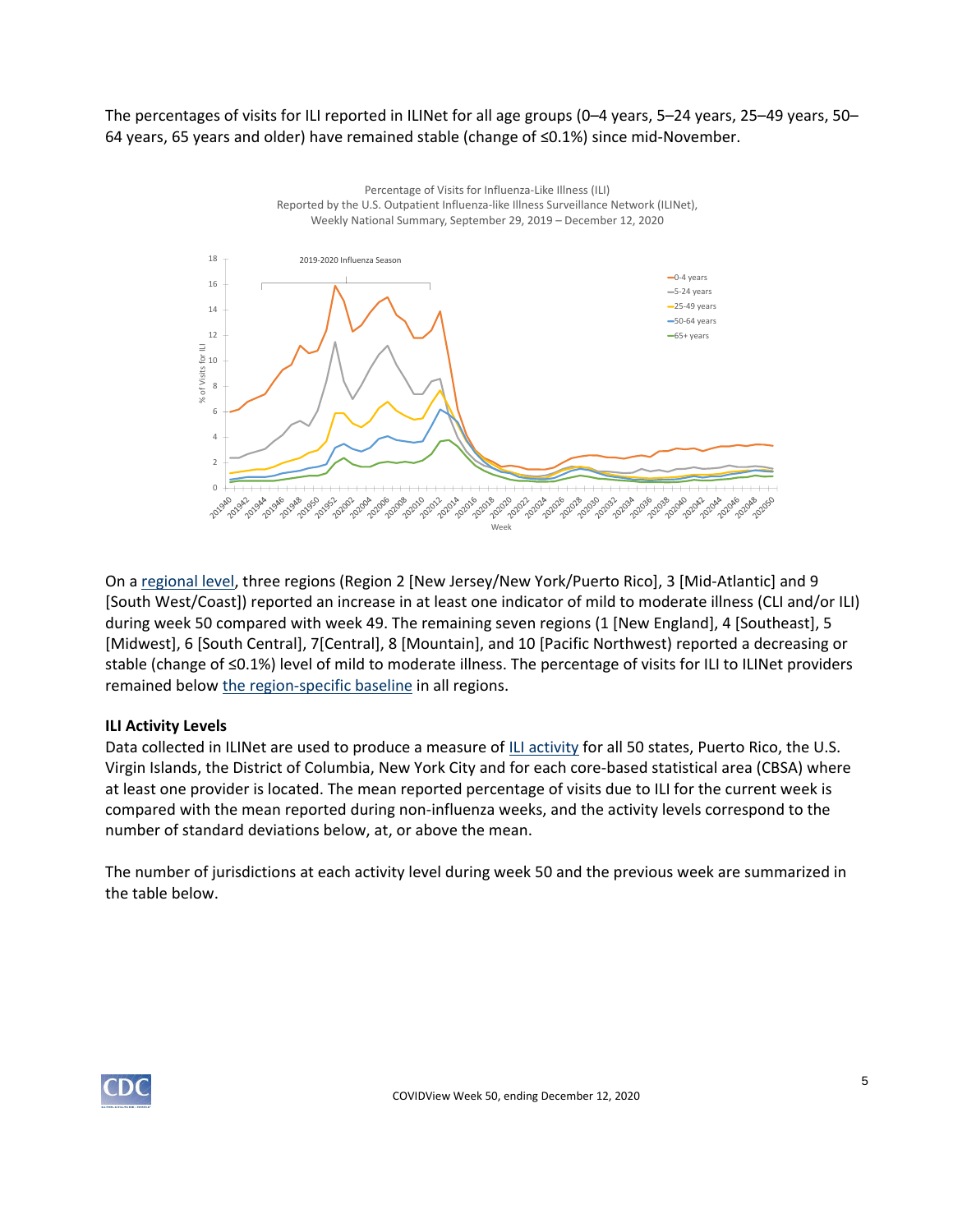| <b>Activity Level</b>    | <b>Number of Jurisdictions</b>            |                                          | <b>Number of CBSAs</b>                    |                                          |  |
|--------------------------|-------------------------------------------|------------------------------------------|-------------------------------------------|------------------------------------------|--|
|                          | Week 50<br>(Week ending<br>Dec. 12, 2020) | Week 49<br>(Week ending<br>Dec. 5, 2020) | Week 50<br>(Week ending<br>Dec. 12, 2020) | Week 49<br>(Week ending<br>Dec. 5, 2020) |  |
| <b>Very High</b>         |                                           |                                          |                                           |                                          |  |
| High                     | 0                                         |                                          |                                           |                                          |  |
| <b>Moderate</b>          |                                           |                                          | 8                                         | 13                                       |  |
| Low                      |                                           |                                          | 43                                        | 59                                       |  |
| <b>Minimal</b>           | 51                                        | 49                                       | 566                                       | 556                                      |  |
| <b>Insufficient Data</b> |                                           |                                          | 308                                       | 296                                      |  |



\*Note: Data collected in ILINet may disproportionally represent certain populations within a state and may not accurately depict the full picture of respiratory disease activity for the whole state. Differences in the data presented here by CDC and independently by some state health departments likely represent differing levels of data completeness with data presented by the state likely being the more complete.

## **Additional information about medically attended outpatient and emergency department visits for ILI and CLI:** [Surveillance Methods](https://www.cdc.gov/coronavirus/2019-ncov/covid-data/covidview/purpose-methods.html#outpatient)

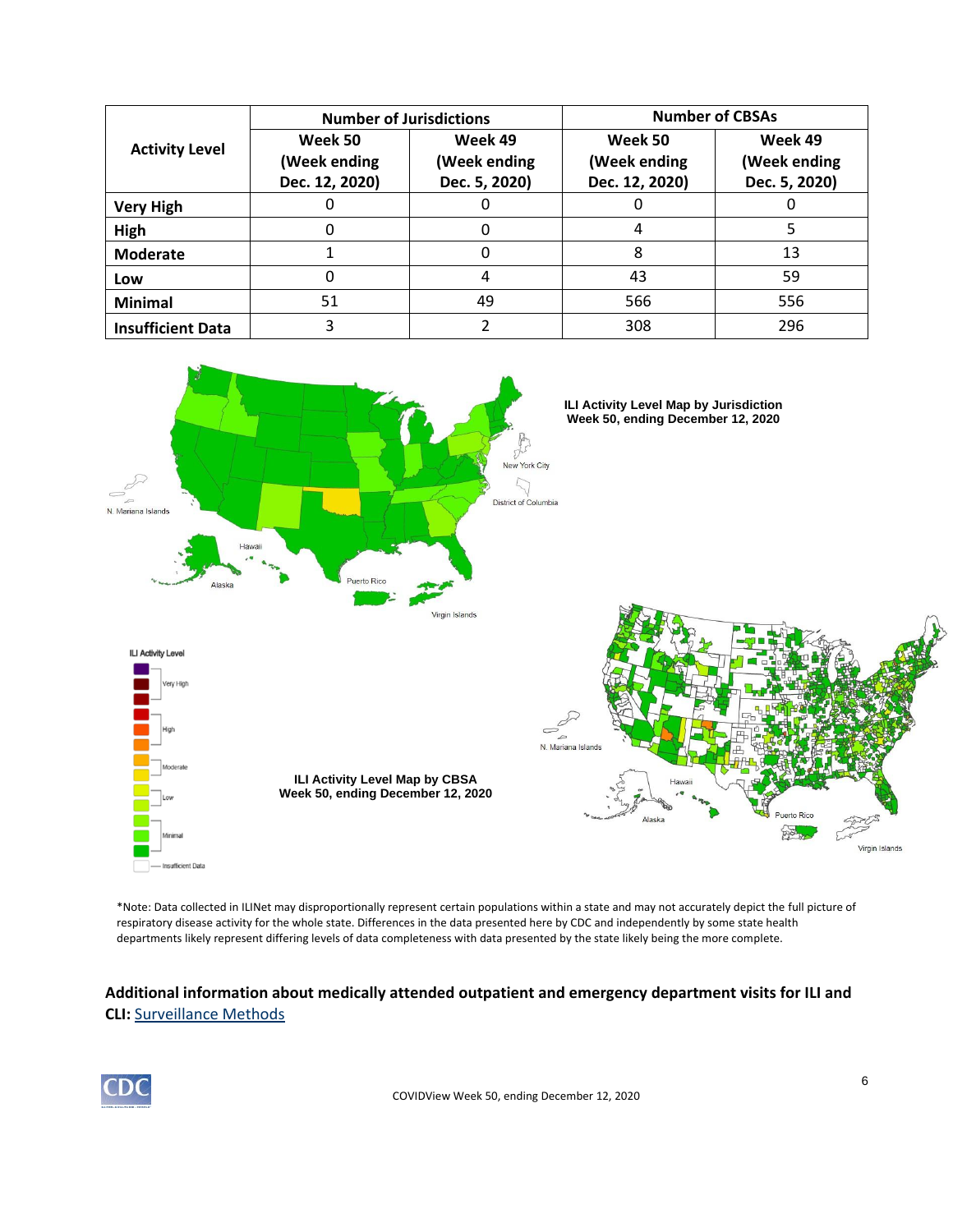## **Hospitalizations**

The COVID-19-Associated Hospitalization Surveillance Network (COVID-NET) conducts population-based surveillance for laboratory-confirmed COVID-19-associated hospitalizations in select counties participating in the Emerging Infections Program (EIP) and the Influenza Hospitalization Surveillance Project (IHSP).

A total of 96,444 laboratory-confirmed COVID-19-associated hospitalizations were reported by sites between March 1, 2020 and December 12, 2020. The overall cumulative hospitalization rate was 295.8 per 100,000 population. While overall weekly hospitalization rates reached their highest point since the beginning of the pandemic within the past month, rates for the most recent weeks appear to be declining. However, hospitalization rates for the most recent weeks are likely to change as additional data are reported for those weeks.



<sup>1</sup>[Additional hospitalization rate data](https://gis.cdc.gov/grasp/COVIDNet/COVID19_3.html) by age group are available.

Among the 96,444 laboratory-confirmed COVID-19-associated hospitalizations, 94,432 (97.9%) had information on race and ethnicity, while collection of race and ethnicity was still pending for 2,012 (2.1%) cases. When examining overall age-adjusted rates by race and ethnicity, the rate for Hispanic or Latino persons, non-Hispanic American Indian or Alaska Native persons, and non-Hispanic Black persons were approximately 3.7, 3.5, and 3.2 times the rate among non-Hispanic White persons, respectively.

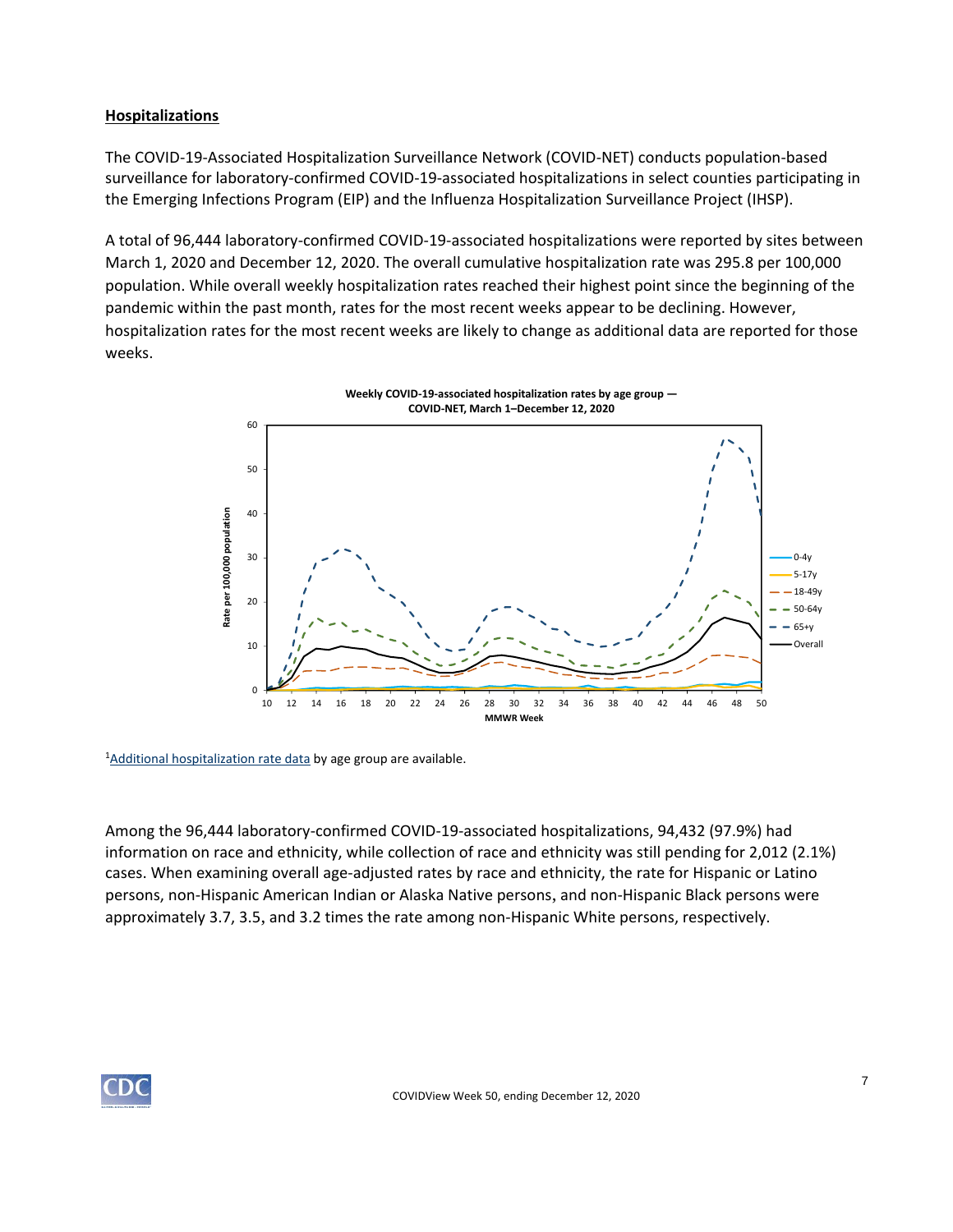

When examining age-stratified crude hospitalization rates by race and ethnicity, compared with non-Hispanic White persons in the same age group, crude hospitalization rates were 5.0 times higher among Hispanic or Latino persons aged 0–17 years; 6.5 times higher among Non-Hispanic American Indian or Alaska Native persons aged 18–49 years; 4.5 times higher among non-Hispanic American Indian or Alaska Native persons and Hispanic or Latino persons aged 50–64 years; and 2.5 times higher among non-Hispanic Black persons aged  $\geq 65$  years.

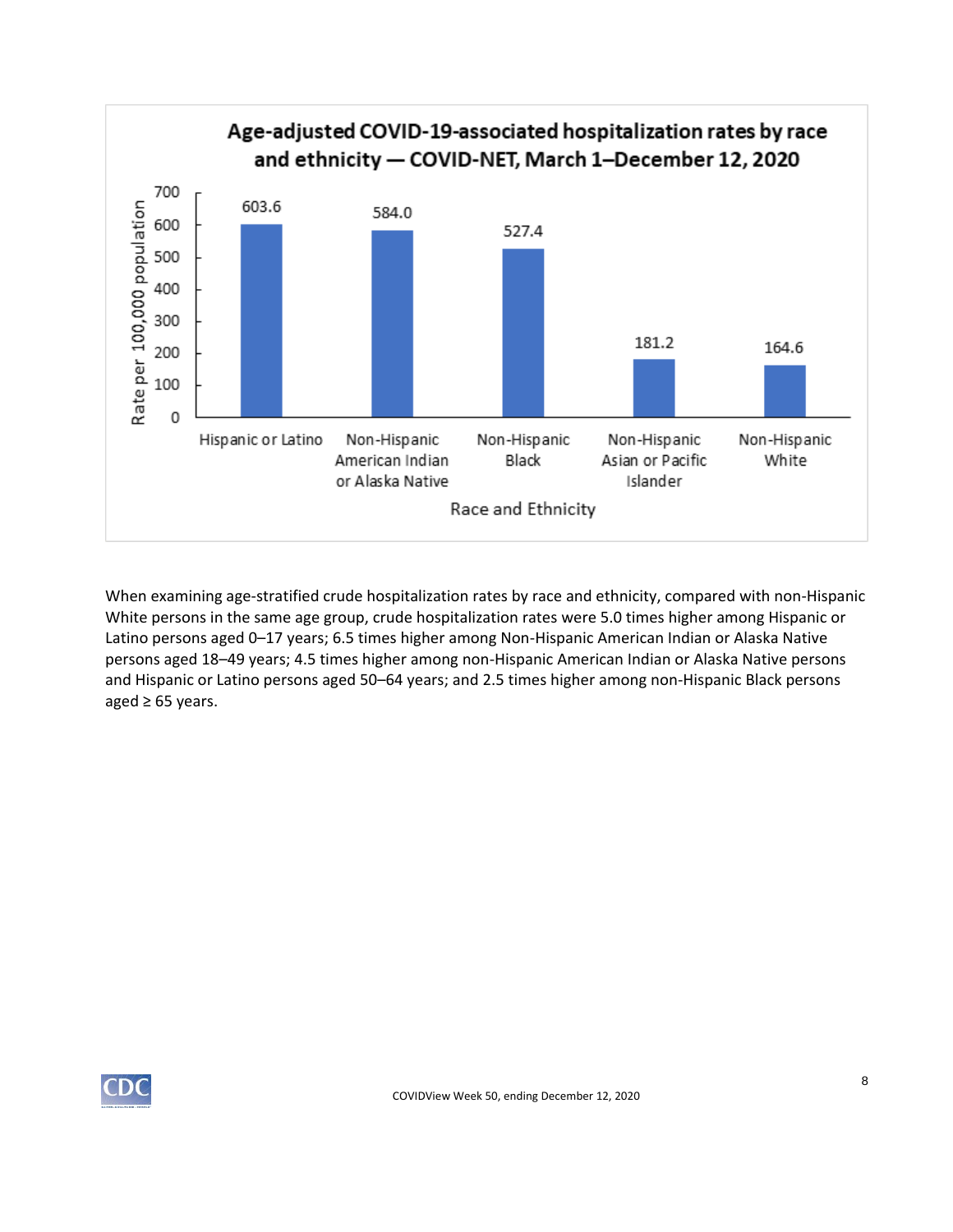|                                             |                   | <b>Non-Hispanic</b><br><b>American Indian</b><br>or Alaska Native |                   | <b>Non-Hispanic</b><br><b>Black</b> |                   | <b>Hispanic or</b><br>Latino |                   | <b>Non-Hispanic</b><br><b>Asian or Pacific</b><br><b>Islander</b> |                   | <b>Non-Hispanic</b><br>White |
|---------------------------------------------|-------------------|-------------------------------------------------------------------|-------------------|-------------------------------------|-------------------|------------------------------|-------------------|-------------------------------------------------------------------|-------------------|------------------------------|
| <b>Age Category</b>                         | Rate <sup>1</sup> | Rate<br>Ratio <sup>2,3</sup>                                      | Rate <sup>1</sup> | Rate<br>Ratio $2,3$                 | Rate <sup>1</sup> | Rate<br>Ratio $2,3$          | Rate <sup>1</sup> | Rate<br>Ratio <sup>2,3</sup>                                      | Rate <sup>1</sup> | Rate<br>Ratio <sup>2,3</sup> |
| 0-17 years                                  | 27.3              | 3.4                                                               | 29.2              | 3.7                                 | 40.1              | 5.0                          | 12.4              | 1.6                                                               | 8.0               | 1.0                          |
| 18-49 years                                 | 440.9             | 6.5                                                               | 286.2             | 4.2                                 | 420.8             | 6.2                          | 93.6              | 1.4                                                               | 68.3              | 1.0                          |
| 50-64 years                                 | 975.7             | 4.5                                                               | 807.9             | 3.7                                 | 978.8             | 4.5                          | 278.1             | 1.3                                                               | 216.6             | 1.0                          |
| 65+ years                                   | 1308.0            | 2.1                                                               | 1588.8            | 2.5                                 | 1497.8            | 2.4                          | 571.3             | 0.9                                                               | 625.7             | 1.0                          |
| Overall rate <sup>4</sup><br>(age-adjusted) | 584.0             | 3.5                                                               | 527.4             | 3.2                                 | 603.6             | 3.7                          | 181.2             | 1.1                                                               | 164.6             | 1.0                          |

## **Hospitalization rates per 100,000 population by age and race and ethnicity – COVID-NET, March 1, 2020-December 12, 2020**

 $1$  COVID-19-associated hospitalization rates by race and ethnicity are calculated using COVID-NET hospitalizations with known race and ethnicity for the numerator and [NCHS bridged-race population estimates](https://www.cdc.gov/nchs/nvss/bridged_race.htm) for the denominator.

<sup>2</sup> For each age category, rate ratios are the ratios between crude hospitalization rates within each racial and ethnic group and the crude hospitalization rate among non-Hispanic White persons in the same age category.

<sup>3</sup> The highest rate ratio in each age category is presented in **bold**.

<sup>4</sup> Overall rates are adjusted to account for differences in age distributions within race and ethnicity strata in the COVID-NET catchment area; the age strata used for the adjustment include 0–17, 18–49, 50–64, 65-74, 75-84 and 85+ years.

Non-Hispanic White persons and non-Hispanic Black persons represented the highest proportions of hospitalizations reported to COVID-NET, followed by Hispanic or Latino, non-Hispanic Asian or Pacific Islander, and non-Hispanic American Indian or Alaska Native persons. However, some racial and ethnic groups are disproportionately represented among hospitalizations compared with the overall population of the catchment area. Prevalence ratios were highest among non-Hispanic American Indian or Alaska Native persons, followed by non-Hispanic Black persons and Hispanic or Latino persons.

## **Comparison of proportions of COVID-19-associated hospitalizations, by race and ethnicity, COVID–NET, March 1–December 12, 2020**

|                                                          | <b>Non-Hispanic</b><br>American<br>Indian or<br><b>Alaska Native</b> | <b>Non-Hispanic</b><br><b>Black</b> | <b>Hispanic or</b><br>Latino | <b>Non-Hispanic</b><br><b>Asian or Pacific</b><br><b>Islander</b> | <b>Non-Hispanic</b><br>White |
|----------------------------------------------------------|----------------------------------------------------------------------|-------------------------------------|------------------------------|-------------------------------------------------------------------|------------------------------|
| Proportion of COVID-NET<br>hospitalizations <sup>1</sup> | 1.2%                                                                 | 27.9%                               | 21.5%                        | 5.1%                                                              | 38.7%                        |
| Proportion of population in<br>COVID-NET catchment area  | 0.7%                                                                 | 17.9%                               | 14.1%                        | 8.9%                                                              | 58.5%                        |
| Prevalence ratios <sup>2</sup>                           | 1.7                                                                  | 1.6                                 | 1.5                          | 0.6                                                               | 0.7                          |

 $1$  Persons of multiple races (0.3%) or unknown race and ethnicity (5.4%) are not represented in the table but are included as part of the denominator. <sup>2</sup> Prevalence ratio is calculated as the ratio of the proportion of COVID-NET hospitalizations over the proportion of population in COVID-NET catchment area.

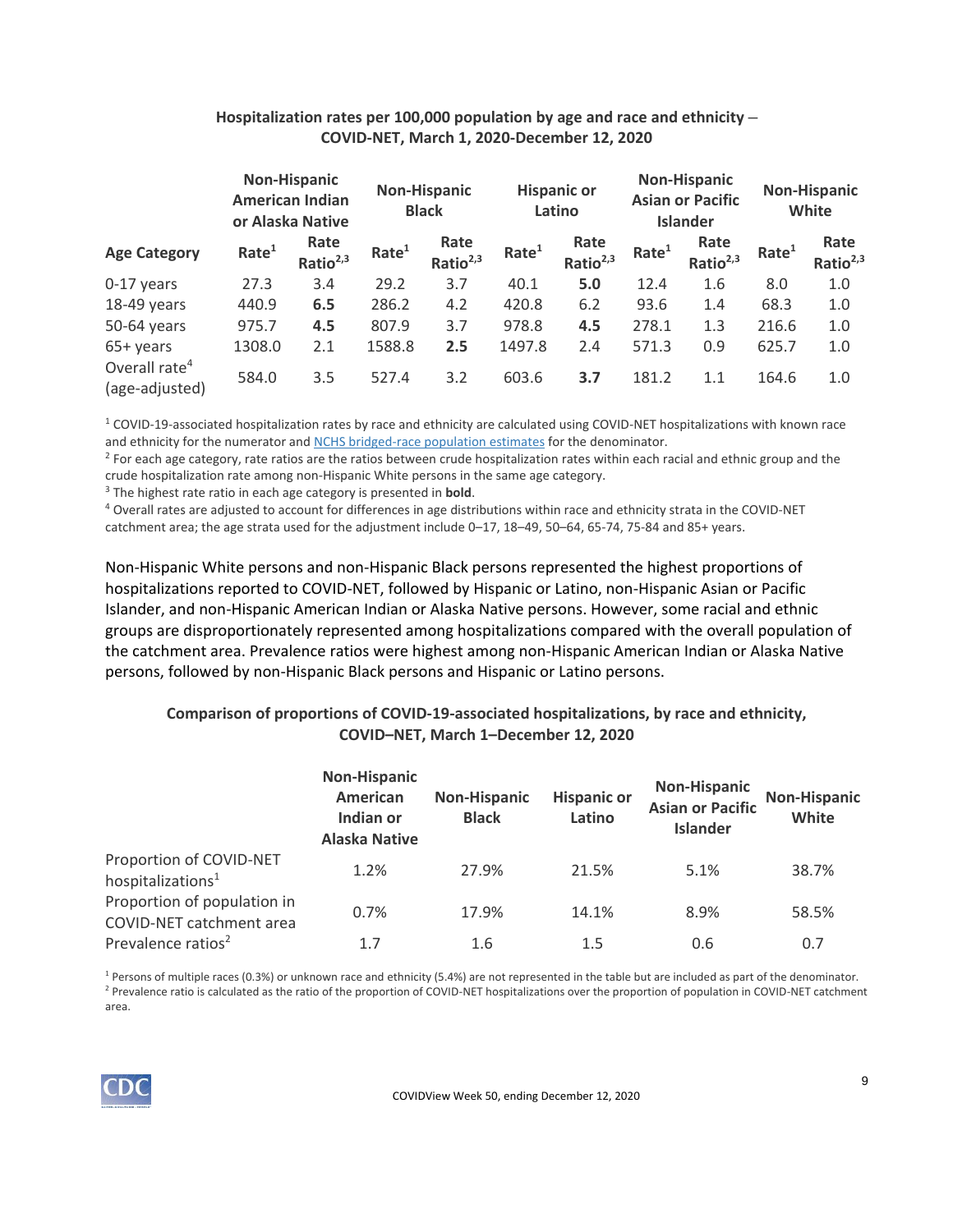For underlying medical conditions, data were restricted to cases reported during March 1–May 31, 2020, due to delays in reporting. During this time frame, [sampling](https://www.cdc.gov/coronavirus/2019-ncov/covid-data/covidview/purpose-methods.html#hospitalization) was conducted among hospitalized adults; therefore, weighted percentages are reported. No sampling was conducted among hospitalized children. Among 8,452 sampled adults hospitalized during March 1–May 31 with information on underlying medical conditions, 90.7% had at least one reported underlying medical condition. The most reported underlying medical conditions were hypertension (58.9%), obesity (46.1%), metabolic disease (42.9%), and cardiovascular disease (34.2%). Among 266 children hospitalized during March 1–May 31 with information on underlying conditions, 51.1% had at least one reported underlying medical condition. The most reported underlying medical conditions were obesity (42.9%), asthma (13.5%), and neurologic disease (13.2%).

[Additional data](https://gis.cdc.gov/grasp/COVIDNet/COVID19_5.html) on demographics, signs and symptoms at admission, underlying conditions, interventions, outcomes, and discharge diagnoses, stratified by age, sex, and race and ethnicity, are available.

**Additional hospitalization surveillance information:**

[Surveillance Methods](https://www.cdc.gov/coronavirus/2019-ncov/covid-data/covidview/purpose-methods.html#hospitalization) | [Additional rate data](https://gis.cdc.gov/grasp/COVIDNet/COVID19_3.html) | [Additional demographic and clinical data](https://gis.cdc.gov/grasp/COVIDNet/COVID19_5.html)

## **Mortality Surveillance**

The National Center for Health Statistics (NCHS) collects death certificate data from vital statistics offices for all deaths occurring in the United States. Based on death certificate data available on December 17, 2020, the percentage of deaths attributed to pneumonia, influenza, or COVID-19 (PIC) for week 50 was 13.3% and, while it declined compared with the percentage during week 49 (20.8%), it remains above the epidemic threshold of 6.6% and is expected to increase as more death certificates are processed. Among the 2,897 PIC deaths reported for week 50, 1,921 had COVID-19 listed as an underlying or contributing cause of death on the death certificate and two listed influenza, indicating that the current increase in PIC mortality is due primarily to COVID-19 and not influenza.

The weekly percentage of deaths due to PIC increased for eight weeks from early October through the end of November to a level that is higher than the July peak. Data for the most recent two weeks currently show a decline, but percentages for recent weeks will likely increase as more death certificates are processed. Weekly mortality surveillance data include a combination of machine-coded and manually coded causes of death collected from death certificates. The percentage of deaths due to PIC is higher among manually coded records than more rapidly available machine-coded records. Due to the additional time needed for manual coding, the initially reported PIC percentages may be lower than percentages calculated from final data.